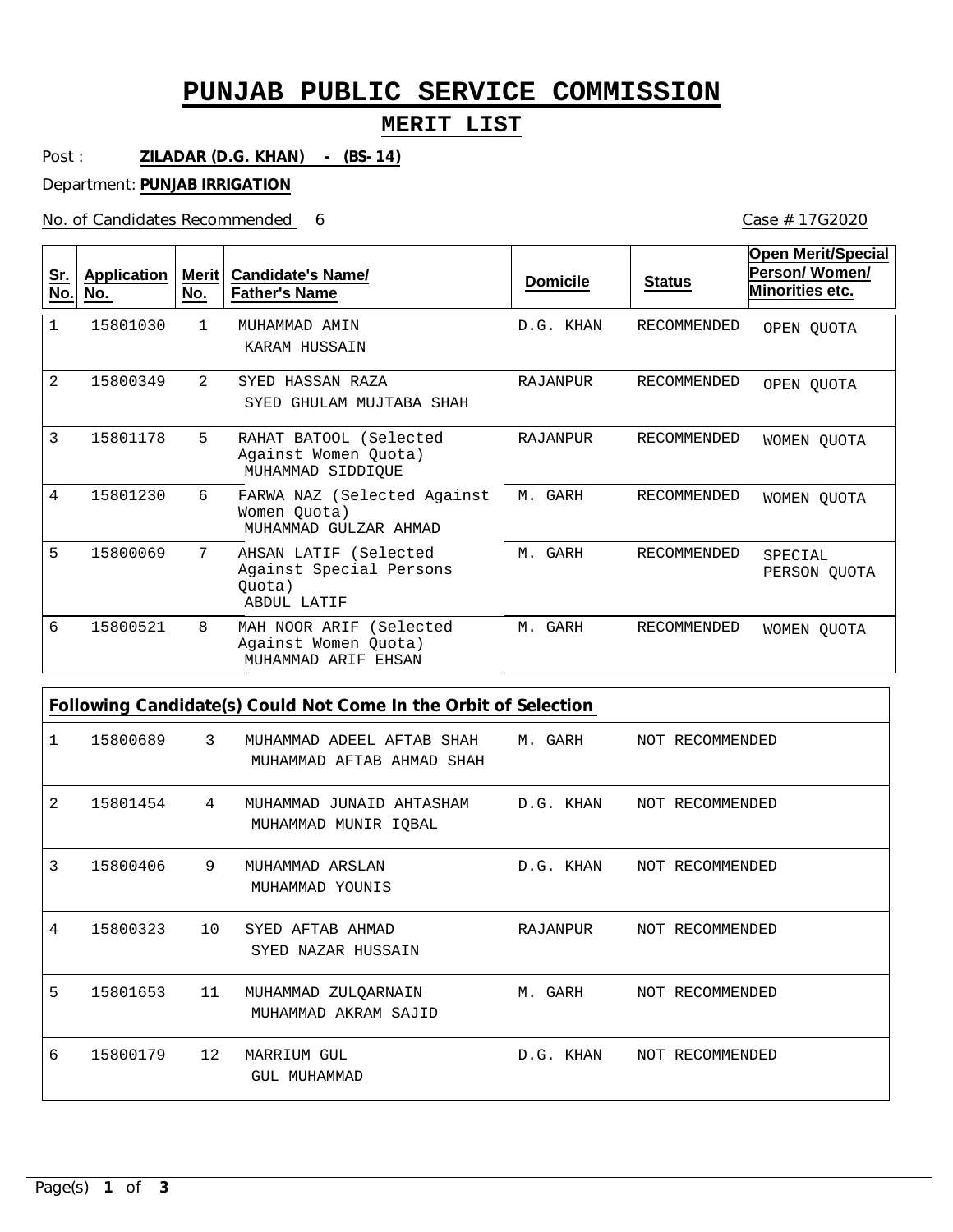# **PUNJAB PUBLIC SERVICE COMMISSION**

#### **MERIT LIST**

Post : **ZILADAR (D.G. KHAN) - (BS-14)**

Department: **PUNJAB IRRIGATION**

No. of Candidates Recommended

| Sr.<br>No. | <b>Application</b><br><u>No.</u> | Merit<br>No. | <b>Candidate's Name/</b><br><b>Father's Name</b> | <b>Domicile</b> | <b>Status</b>   | <b>Open Merit/Special</b><br>Person/Women/<br>Minorities etc. |
|------------|----------------------------------|--------------|--------------------------------------------------|-----------------|-----------------|---------------------------------------------------------------|
|            |                                  |              |                                                  |                 |                 |                                                               |
| 7          | 15801195                         | 13           | MUHAMMAD USMAN<br>HAKIM ALI                      | M. GARH         | NOT RECOMMENDED |                                                               |
| 8          | 15801086                         | 14           | IKHLAQ AHMAD<br>MALIK BILAL AHMAD                | RAJANPUR        | NOT RECOMMENDED |                                                               |
| 9          | 15801258                         | 15           | TAHMINA YASIN<br>MUHAMMAD YASIN                  | M. GARH         | NOT RECOMMENDED |                                                               |
| 10         | 15800539                         | 16           | NADIA ASLAM<br>MUHAMMAD ASLAM                    | M. GARH         | NOT RECOMMENDED |                                                               |
| 11         | 15800456                         | 17           | NOOR-UL-AIN<br>NASRULLAH CHEEMA                  | RAJANPUR        | NOT RECOMMENDED |                                                               |
| 12         | 15801543                         | 18           | NEELAM TAHREEM<br>KAREEM BAKHSH                  | D.G. KHAN       | NOT RECOMMENDED |                                                               |
| 13         | 15800315                         | 19           | KANWAL SHAHEEN<br>GHULAM SARWAR SHAHEEN          | D.G. KHAN       | NOT RECOMMENDED |                                                               |
| 14         | 15800449                         | 20           | SAMINA NAZ<br>HAFIZ RUB NAWAZ                    | D.G. KHAN       | NOT RECOMMENDED |                                                               |
| 15         | 15800595                         | 21           | ANAM TAHIRA<br>KHADIM HUSSSAIN                   | D.G. KHAN       | NOT RECOMMENDED |                                                               |
|            | 16 15800868                      | 22           | SOBIA KHAN<br>MUHAMMAD NAWAZ                     | D.G. KHAN       | NOT RECOMMENDED |                                                               |
| 17         | 15800097                         | 23           | MUHAMMAD RAHMAT ULLAH<br>MUHAMMAD ASLAM          | M. GARH         | NOT RECOMMENDED |                                                               |
| 18         | 15800253                         | 24           | AMIR KHALIL<br>KHALIL AHMAD                      | RAJANPUR        | NOT RECOMMENDED |                                                               |